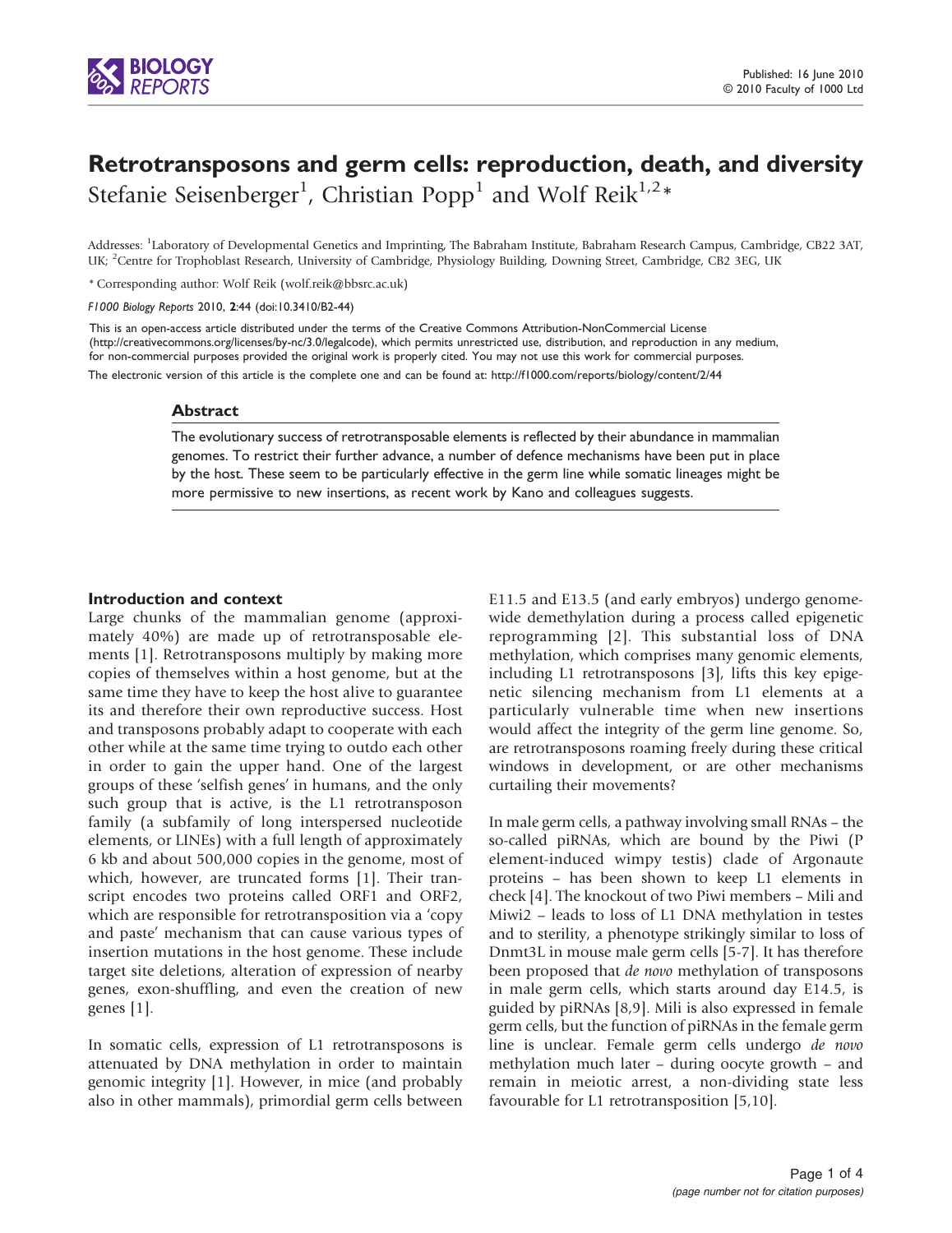In addition to epigenetic silencing of transposons, there could be other layers of protection, especially during the genome-wide erasure of DNA methylation, including post-transcriptional regulation or interference with other aspects of the life cycle of the retrotransposon. Given the incomplete knowledge we have of the mechanisms that may interfere with retrotransposon mobility in germ cells, an important question to ask is how common retrotransposition is in germ cells and early embryos.

## Major recent advances

The Kazazian lab [\[11](#page-2-0)] has been using a system in which an L1 transcription unit is expressed from its own promoter in transgenic mice or rats, and transposition events that create new insertions in the genome are monitored by the loss of an intron. Recent work by Hiroki Kano and colleagues [\[12\]](#page-2-0) based on this transgenic system has now shown that retrotransposition in germ cells is in fact uncommon but that most new insertions that are detectable in mouse tissues were created by transposition events in early embryos, leading to somatic mosaicism.

First, the authors detected expression at the RNA level of the L1 transgene during spermatogenesis and also in ovaries (they did not investigate expression in oocytes themselves) and showed L1 transgene expression at least in late-stage germ cells. However, despite this expression, the frequency of finding new transposon insertions in the next generation was low, suggesting that protection mechanisms, inhibiting the transposon life cycle at a post-transcriptional level, are in place. Furthermore, most new insertions that were found were mosaic in the offspring (i.e., had presumably not occurred in germ cells but rather in early embryos after fertilization); notably, the authors observed that retrotransposition events in the offspring can occur even without the transmission of the transgene.

Kano et al. [[12\]](#page-2-0) were indeed able to detect transgenic L1 RNA in pre-implantation embryos that had not inherited the transgene from their parents (both from transgenic mothers and fathers). The authors suggest that the L1 RNA produced in germ cells is then carried over by either oocyte or sperm with similar efficiencies into the next generation, where it is reverse-transcribed and then integrates into the host genome during early embryonic development. By breeding transgenenegative animals that had undergone retrotransposition (mediated by parentally inherited transcripts), the authors provide evidence for somatic rather than germ cell retrotransposition as the newly inserted transposon is not inherited in the next generation. They were also able to estimate the frequency of retrotransposition by

RNA carried over to about 1 in 1000 cells by performing quantitative polymerase chain reaction analysis on tissues of transgene-negative, retrotransposition eventpositive mice. It is surprising and interesting that transfer of L1 RNA via sperm to offspring is as effective as that through the much larger oocyte, but in both situations it appears that non-genetic information based on RNA can be transmitted from parents to offspring through the germ cells.

While retrotransposition occurs in embryos in the presence of this inherited RNA, a 10-fold-higher retrotransposition frequency is observed in embryos that also inherit the L1 transgene. This could be explained through further transposon transcription in a second phase of genome-wide demethylation after fertilization in the early embryo [[13](#page-2-0)]. It is possible that, during this developmental period, post-transcriptional restrictions to transposition are slowly being lifted as embryonic cells divide and the likelihood that the RNA would invade germ line cells diminishes. Interestingly, however, retrotransposon insertions that occur after fertilisation thus result in somatic mosaicism for the new insertion, with the possibility that this can create increased phenotypic diversity without being detrimental to the host. An intriguing example of this type of somatic retrotransposition and its potential implications comes from studies on human neural progenitor cells, which showed that retrotransposition events of L1s in the fetal brain can create somatic mosaicism [[14,15\]](#page-2-0). This mosaicism has the potential to influence neuron formation and thus create individual characteristics and phenotypic diversity of the brain.

# Future directions

The interesting set of experiments reported by Kano et al. [\[12](#page-2-0)] in 2009 opens up many new questions about the regulation of L1 transposition in germ cells and early embryos. For example, is the L1 transgene transcribed at an early stage of primordial germ cell development, during which DNA methylation is erased? Does it become silenced at later stages when the Piwi/piRNA pathway gets activated? Does the L1 RNA survive for longer periods during gametogenesis because it might be packaged in ribonucleoprotein particles that lead to a more stable protein-RNA complex than RNA itself and thus can avoid defence mechanisms that would usually lead to its destruction? Are there other mechanisms controlling retrotransposable elements in germ cells at the post-transcriptional level in particular? Elucidating the full arsenal of defence mechanisms will be a key future objective to understand the interrelation of transposon expression and their integration in germ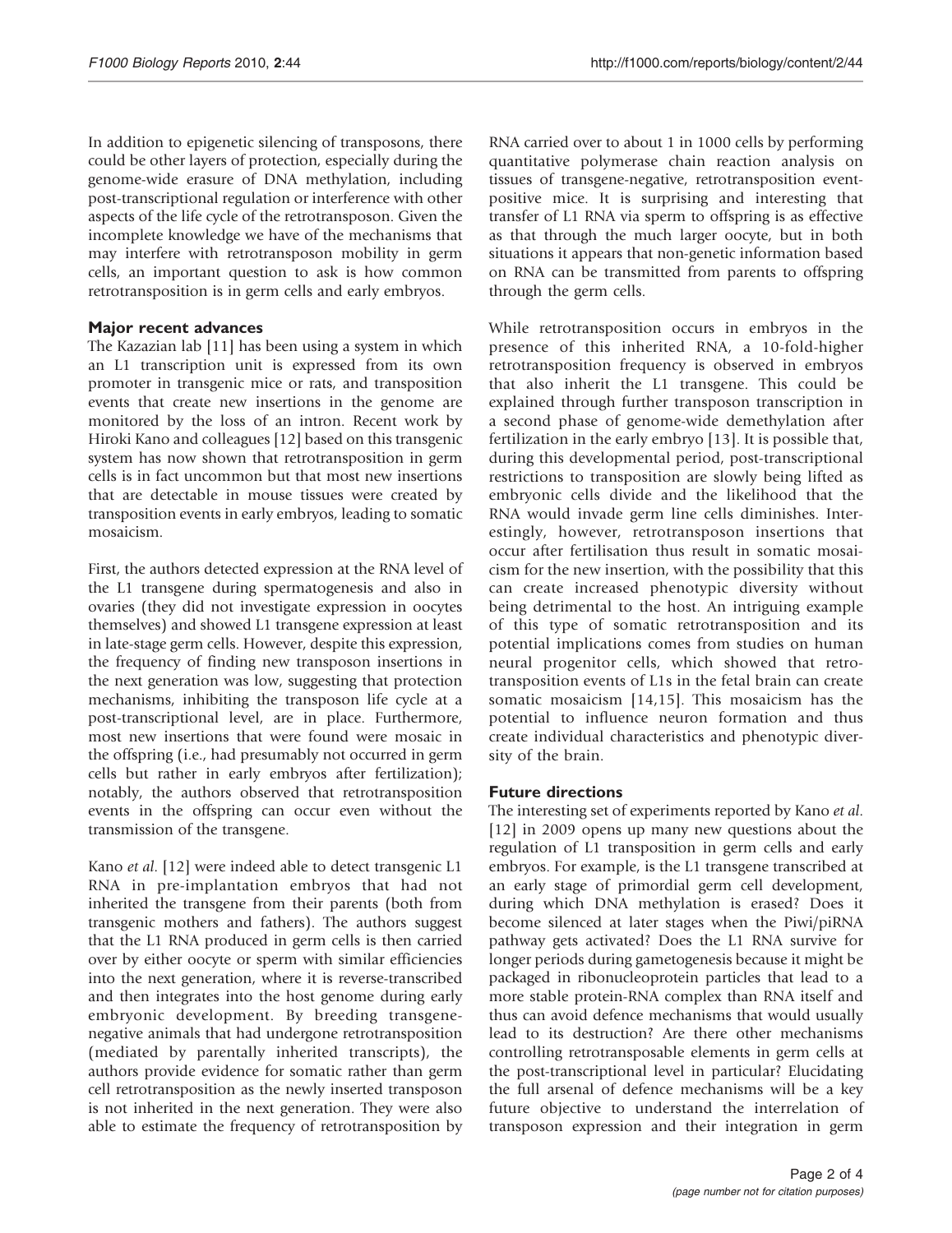<span id="page-2-0"></span>cells. For example, the function of APOBEC (apolipoprotein B mRNA-editing enzyme, catalytic polypeptidelike) or ADAR (adenosine deaminases acting on RNA) deaminases may be required for editing of transposonderived transcripts (reviewed in [14,15]). Furthermore, very little is known about the role of Tex19.1, a protein with an intriguing role in restricting activation of retrotransposons in pluripotent cells [16].

It is surprising that the L1 RNA can apparently be inherited stably from gametes into the early embryo, but it may offer a strategy for retrotransposons to reproduce in cells that can give rise to the germ line (blastomeres of preimplantation embryos) if they are prevented from doing so in the germ cells themselves. Hence, whether there is a trigger or loss of a protective mechanism in the early embryo that allows the L1 transcripts to produce DNA copies and to integrate into the host genome needs to be established. The erasure of DNA methylation in the early embryo may also contribute to increasing L1 transcription; insertions during this developmental period potentially create mosaicism in both future germ cells and in somatic cells and thus can contribute to somatic phenotypic diversity in many tissues without necessarily being transmitted through the germ line.

Finally, it is also possible that our logic in interpreting these results is completely back-to-front: instead of retrotransposons apparently benefitting from epigenetic reprogramming by being expressed and able to transpose, is it possible that epigenetic reprogramming 'exposes' retrotransposons to powerful silencing mechanisms (perhaps based on small RNA pathways)? [\[17](#page-3-0)]. In other words, are repeated exposure and resilencing necessary because epigenetic silencing mechanisms are inevitably leaky?

While the cat-and-mouse games that transposons and the host genome play will continue to fascinate biologists for some time to come, an overall balance between the two that ensures prosperity and reproductive success for both is probably a successful aspiration for the future!

## Abbreviations

L1, long interspersed nucleotide element-1; LINE, long interspersed nucleotide element; piRNA, Piwi (P elementinduced wimpy testis)-interacting RNA; Piwi, P elementinduced wimpy testis.

## Competing interests

The authors declare that they have no competing interests.

## Acknowledgments

We thank Claire Senner for critical reading of the manuscript.

## **References**

- 1. Goodier JL, Kazazian HH: Retrotransposons revisited: the restraint and rehabilitation of parasites. Cell 2008, 135:23-35.
- 2. Hajkova P, Erhardt S, Lane N, Haaf T, El-Maarri O, Reik W, Walter J, Surani MA: Epigenetic reprogramming in mouse primordial germ cells. Mech Dev 2002, 117:15-23.
- 3. Popp C, Dean W, Feng S, Cokus S, Andrews S, Pellegrini M, Jacobsen S, Reik W: Genome-wide erasure of DNA methylation in mouse primordial germ cells is affected by AID deficiency. Nature 2010, 463:1101-5.

[F1000 Factor 6.4](http://www.f1000biology.com/article/id/2570957) Must Read Evaluated by Nina Papavasiliou 17 Mar 2010, Guoping Fan 23 Mar 2010

- 4. Aravin AA, Hannon GJ: Small RNA silencing pathways in germ and stem cells. Cold Spring Harb Symp Quant Biol 2008, 73:283-90.
- 5. Aravin AA, Bourc'his D: Small RNA guides for de novo DNA methylation in mammalian germ cells. Genes Dev 2008, 22: 970-5.
- 6. Aravin AA, Sachidanandam R, Girard A, Fejes-Toth K, Hannon GJ: Developmentally regulated piRNA clusters implicate MILI in transposon control. Science 2007, 316:744-7.

[F1000 Factor 3.0](http://www.f1000biology.com/article/id/1083010) Recommended Evaluated by Deyou Zheng 14 May 2007

7. Bourc'his D, Bestor TH: Meiotic catastrophe and retrotransposon reactivation in male germ cells lacking Dnmt3L. Nature 2004, 431:96-9.

[F1000 Factor 9.0](http://www.f1000biology.com/article/id/1020801) Exceptional Evaluated by Eric Selker 27 Aug 2004

- 8. Aravin AA, Sachidanandam R, Bourc'his D, Schaefer C, Pezic D, Toth KF, Bestor T, Hannon GJ: A piRNA pathway primed by individual transposons is linked to de novo DNA methylation in mice. Mol Cell 2008, 31:785-99.
- 9. Law J, Jacobsen S: Establishing, maintaining and modifying DNA methylation patterns in plants and animals. Nat Rev Genet 2010, 11:204-20.
- 10. Kubo S, Seleme MC, Soifer HS, Perez JL, Moran JV, Kazazian HH, Kasahara N: L1 retrotransposition in nondividing and primary human somatic cells. Proc Natl Acad Sci U S A 2006, 103:8036-41.
- 11. Ostertag EM, DeBerardinis RJ, Goodier JL, Zhang Y, Yang N, Gerton GL, Kazazian HH: A mouse model of human L1 retrotransposition. Nat Genet 2002, 32:655-60.
- 12. Kano H, Godoy I, Courtney C, Vetter MR, Gerton GL, Ostertag EM, Kazazian HH: L1 retrotransposition occurs mainly in embryogenesis and creates somatic mosaicism. Genes Dev 2009,  $23:1303-12.$

[F1000 Factor 6.0](http://www.f1000biology.com/article/id/1163121) Must Read Evaluated by Kenneth Zaret 04 Aug 2009

- 13. Lane N, Dean W, Erhardt S, Hajkova P, Surani A, Walter J, Reik W: Resistance of IAPs to methylation reprogramming may provide a mechanism for epigenetic inheritance in the mouse. Genesis 2003, 35:88-93.
- 14. Chiu YL, Greene WC: The APOBEC3 cytidine deaminases: an innate defensive network opposing exogenous retroviruses and endogenous retroelements. Annu Rev Immunol 2008, 26: 317-53.
- 15. Nishikura K: Editor meets silencer: crosstalk between RNA editing and RNA interference. Nat Rev Mol Cell Biol 2006, 7: 919-31.
- 16. Ollinger R, Childs AJ, Burgess HM, Speed RM, Lundegaard PR, Reynolds N, Gray NK, Cooke HJ, Adams IR: Deletion of the